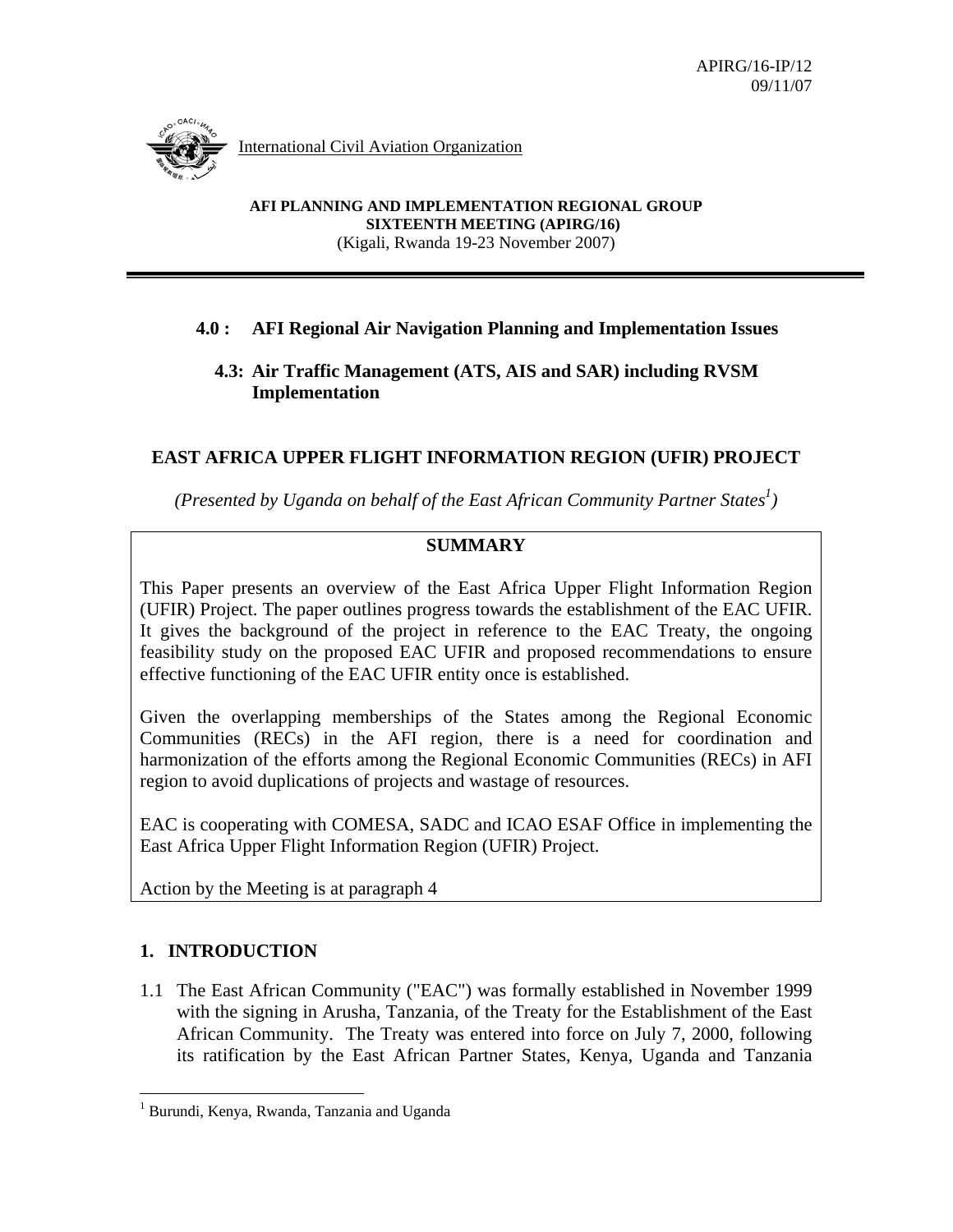while Rwanda and Burundi joined the EAC in July 2007. The Treaty outlines a comprehensive system of cooperation among the Partner States in trade, investment, industrial development, and infrastructure and services.

- 1.2 The East African Community (EAC) Treaty recognizes the contribution of air transport in stimulating the economy within the region. Article 92 of the Treaty (Civil Aviation and Civil Air Transport) outlines a comprehensive system of cooperation among the Partner States in civil aviation and air transport. Paragraph 12 of Article 92 in particular requires the establishment of a unified upper area control system.
- 1.3 The object of the EAC Treaty is to create a single block of upper airspace (i.e. airspace above Flight Level 245) over Tanzania, Kenya, Uganda, Burundi and Rwanda, operating from a single area control centre (location to be determined).
- 1.4 The project was confirmed at a meeting of the Heads of Civil Aviation of the Partner States held in September 2004, to chart the roadmap toward the establishment of an EAC Upper Flight Information Region ("UFIR") controlled by one Upper Area Control Centre ("UACC").
- 1.5 The EAC envisions the new UACC will control a UFIR, and that the existing three (3) national Area Control Centres ("ACC"s) will be responsible for the lower air space of the national Flight Information Regions ("FIR"s) as currently defined. The upper ACC will coordinate with the ACCs of Partner States and FIRs adjacent to the EAC.
- 1.6 The process of incorporating Rwanda and Burundi in this project has commenced.
- 1.7 The US government through the U.S. Trade and Development Agency (USTDA) has availed fund to EAC for the study on the Proposed East African Community Upper Flight Information Region. EAC appointed a US consulting firm called DORS to undertake the study. It is expected that the study will be completed in April 2007.

The objective of the Study is to establish a road map for establishment of the EAC Upper Flight Information Region by 2010 rather than the viability of the project.

1.8 This Paper presents an overview of the East Africa Upper Flight Information Region (UFIR) Project and outlines progress towards the establishment of the EAC UFIR.

### **2 THE UFIR STUDY**

- 2.1 The Study covers the following areas:
	- Aviation forecast and traffic projections, and establishment of the baseline

for ATC operations and ANS system conditions.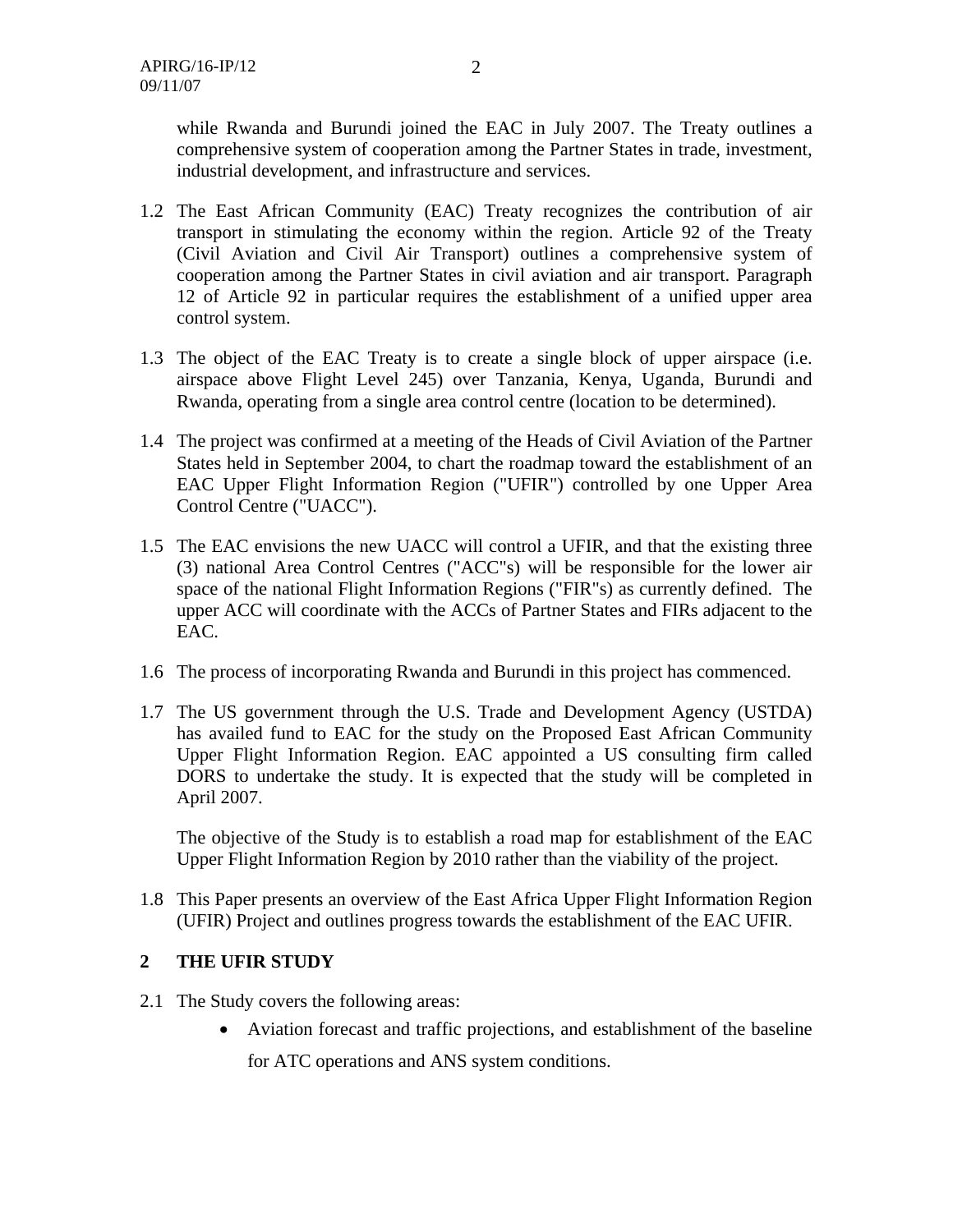- Identification and evaluation of the air traffic services organization for the new UFIR and UACC,
- Identification and evaluation of potential interaction requirements for the Interactions between the UACC and National Low Altitude Airspace Systems,
- Development of concept of operations for implementing UFIR & UACC
- Identification of possible locations for the UACC
- Development of the requirements for UFIR & UACC
- Designing of the system architecture for UFIR & UACC
- Cost Benefit Analysis
- Air space redesign
- Evaluation of the different options for ownership & financing of the UACC
- Evaluation of expected development benefits of the Project
- 2.2 In order to support operations of the future EAC UFIR, EAC has embarked on harmonisation of regulations in areas of air navigation services (air traffic management, communication, navigation and surveillance and aeronautical information services) and other areas of civil aviation following completion of harmonization of safety, security and aerodrome regulations.
- 2.3 The EAC UFIR Study is taking place at the same time as COMESA and SADC studies and the three studies are undertaken by the same Consultant. Given the overlapping memberships of the States among the three Regional Economic Communities (RECs), there is the need to look at UACC configurations that are practical and not necessarily linked to the REC configuration.
- 2.4 The three Regional Economic Communities (RECs) have agreed to share the outcomes of the study and to harmonize the implementation processes. Representatives from the three Regional Economic Communities (RECs) are participating in each others study review meetings.
- 2.5 EAC recognises the role of ICAO in providing guidance and technical advice on the project. ICAO ESAF office is participating in the meetings of experts on implementation of the project. ICAO ESAF office, for example, has advised EAC to arrange for a meeting with the consultant to discuss the definition of FIR boundaries which is one of the outputs of the Study as it requires the approval of the ICAO